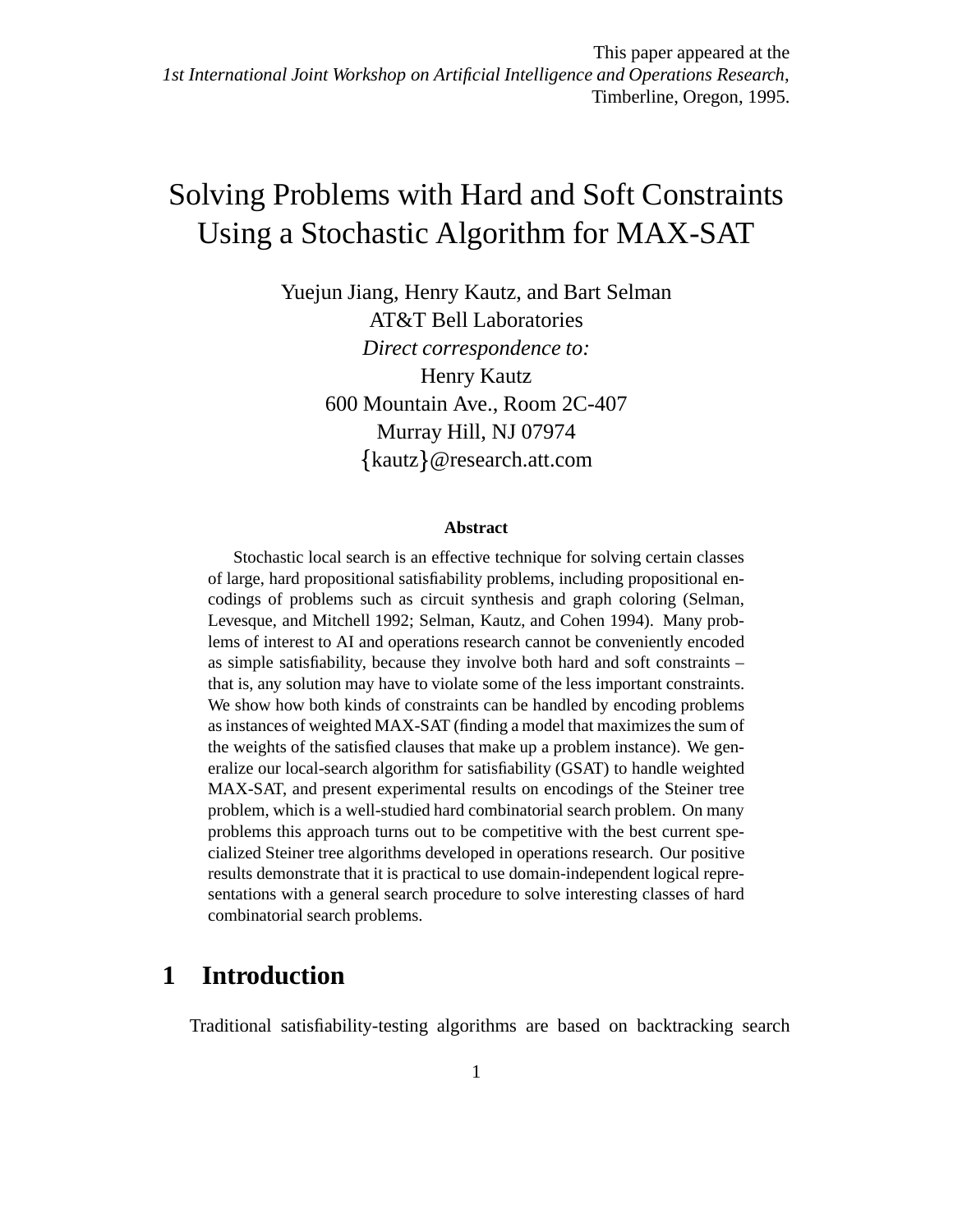(Davis and Putnam 1960). Surprisingly few search heuristics have proven to be generally useful; increases in the size of problems that can be practically solved have come mainly from increases in machine speed and more efficient implementations (Trick and Johnson 1993). Selman, Levesque, and Mitchell (1992) introduced an alternative approach for satisfiability testing, based on stochastic local search. This algorithm, called GSAT, is only a partial decision procedure – it cannot be used to prove that a formula is unsatisfiable, but only find models of satisfiable ones – and does not work on problems where the structure of the local search space yields no information about the location of global optima (Ginsberg and McAllester 1994). However, GSAT is very useful in practice. For example, it is the only approach that can solve certain very large, computationally hard, formulas derived from circuit synthesis problems (Selman, Kautz, and Cohen 1994). It can also solve randomly generated Boolean formulas that are two orders of magnitude larger than the largest handled by any current backtracking algorithm (Selman and Kautz 1993a).

The success of stochastic local search in handling formulas that contain thousands of discrete variables has made it a viable approach for directly solving logical encodings of interesting problems in AI and operations research (OR), such as circuit diagnosis and planning (Selman and Kautz 1993b). Thus, at least on certain classes of problems, it provides a general model-finding technique that scales to realistically-sized instances, demonstrating that the use of a purely declarative, logical representation is not necessarily in conflict with the need for computational efficiency. One issue that arises in studying this approach to problem-solving is developing problem encodings where a solution corresponds to a satisfying model (Kautz and Selman 1992), instead of having a solution correspond to a refutation proof (Green 1969). But for some kinds of problems no useful encoding in terms of propositional satisfiability can be found – in particular, problems that contain both hard and soft constraints.

Each clause in a CNF (conjunctive normal form) formula can be viewed as a constraint on the values (true or false) assigned to each variable. For satisfiability, all clauses are equally important, and all clauses must evaluate to "true" in a satisfying model. Many problems, however, contain two classes of constraints: hard constraints that must be satisfied by any solution, and soft constraints, of different relative importance, that may or may not be satisfied. In the language of operations research, the hard constraints specify the set of feasible solutions, and the soft constraints specify a function to be optimized in choosing between the feasible solutions. When both kinds of constraints are represented by clauses, the formula constructed by conjoining all the clauses is likely to be unsatisfiable. In order to find a solution to the original problem using an ordinary satisfiability procedure, it is necessary to repeatedly try to exclude different subsets of the soft constraints from the problem representation, until a satisfiable formula is found. Performing such a search through the space of soft constraints, taking into account their relative importance, can be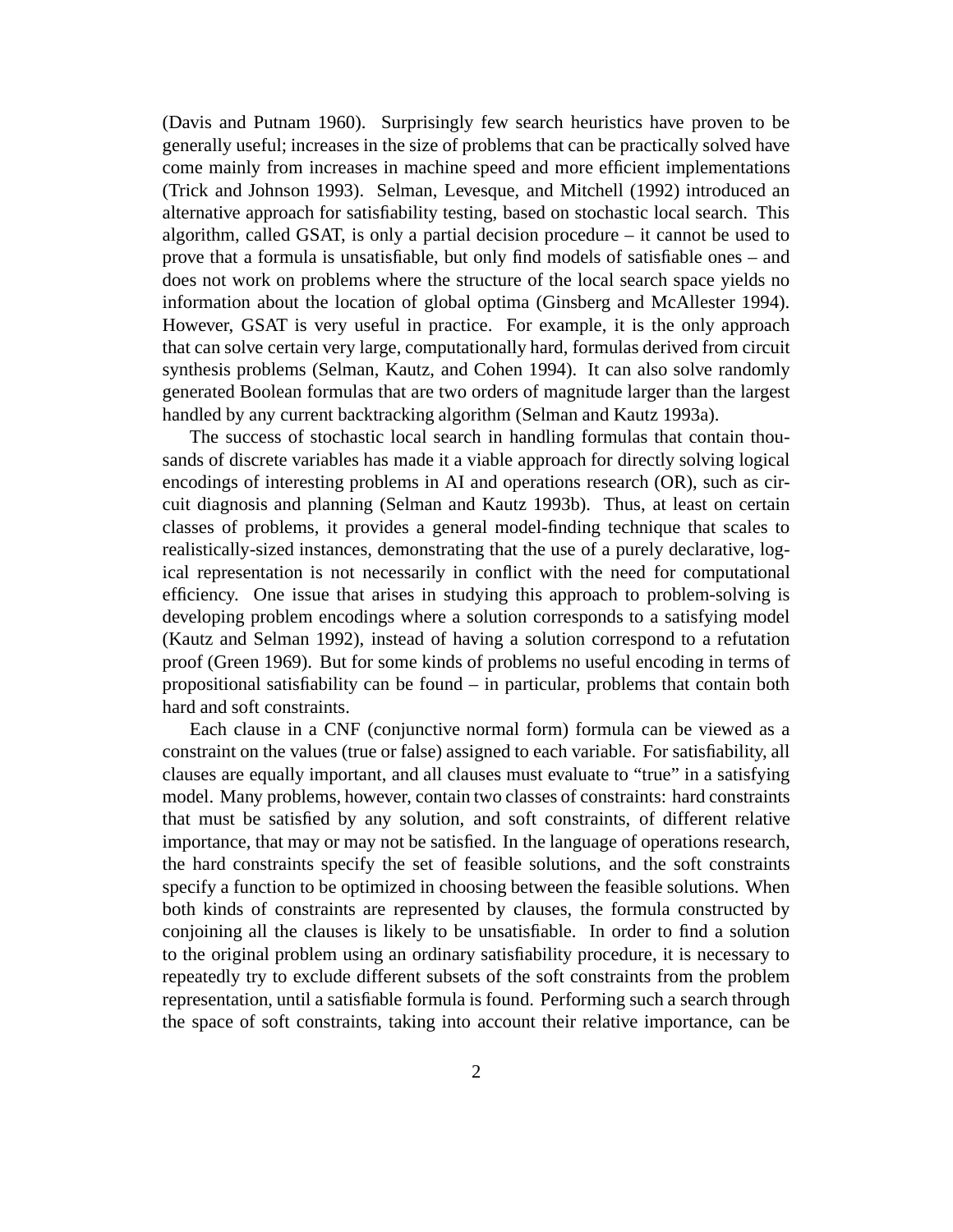complex and costly in a practical sense, even when the theoretical complexity of the entire process is the same as ordinary satisfiability.

A more natural representation for many problems involving hard and soft constraints is *weighted maximum satisfiability* (MAX-SAT). An instance of weighted MAX-SAT consists of a set of propositional clauses, each associated with a positive integer weight. If a clause is not satisfied in a truth assignment, then it adds the cost of the weight associated with the clause to the total cost associated with the truth assignment. A solution is a truth assignment that maximizes the sum of the weights of the satisfied clauses (or, equivalently, that minimizes the sum of the weights of the unsatisfied clauses). Note that if the sum of the weights of all clauses that correspond to the soft constraints in the encoding of some problem is  $l$ , and each hard constraint is represented by a clause of weight greater than  $l$ , then assignments that violate clauses of total weight  $l$  or less exactly correspond to feasible solutions to the original problem. The basic GSAT algorithm can be generalized, as we will show, to handle weighted MAX-SAT in an efficient manner. An important difference between simple SAT and weighted MAX-SAT problems is that for the latter, but not the former, near (approximate) solutions are generally of value.

The main experimental work described in this paper is on Boolean encodings of *network Steiner tree problems*. These problems have many applications in network design and routing, and have been intensively studied in operations research for several decades (Hwang *et al.* 1992). We worked on a well-known set of benchmark problems, and compared our performance with the best published results. One of our implicit goals in this work is to develop representations and algorithms that provide state-of-the-art performance, and advance research in both the AI and operations research communities (Ginsberg 1994).

Not all possible MAX-SAT encodings of an optimization problem are equally good. For practical applications, the final size of the encoding is crucial, and even a low-order polynomial blowup in size may be unacceptable. The number of clauses in a straightforward propositional encoding of a Steiner tree problem is quadratic in the (possibly very large) number of edges in the given graph. We therefore developed an alternative encoding, that is instead linear in the number of edges. This savings is not completely free, because the alternative representation only approximates the original problem instance – that is, theoretically it might not lead to an optimal solution. Nonetheless, the experimental results we have obtained using this encoding and our stochastic local search algorithm are competitive in terms of both solution quality and speed with the best specialized Steiner tree algorithms from the operations research literature.

The general approach used in our alternative representation of Steiner problems is to break the problem down into small, tractable subproblems, pre-compute a set of near-optimal solutions to each subproblem, and then use MAX-SAT to assemble a global solution by picking elements from the pre-computed sets. This general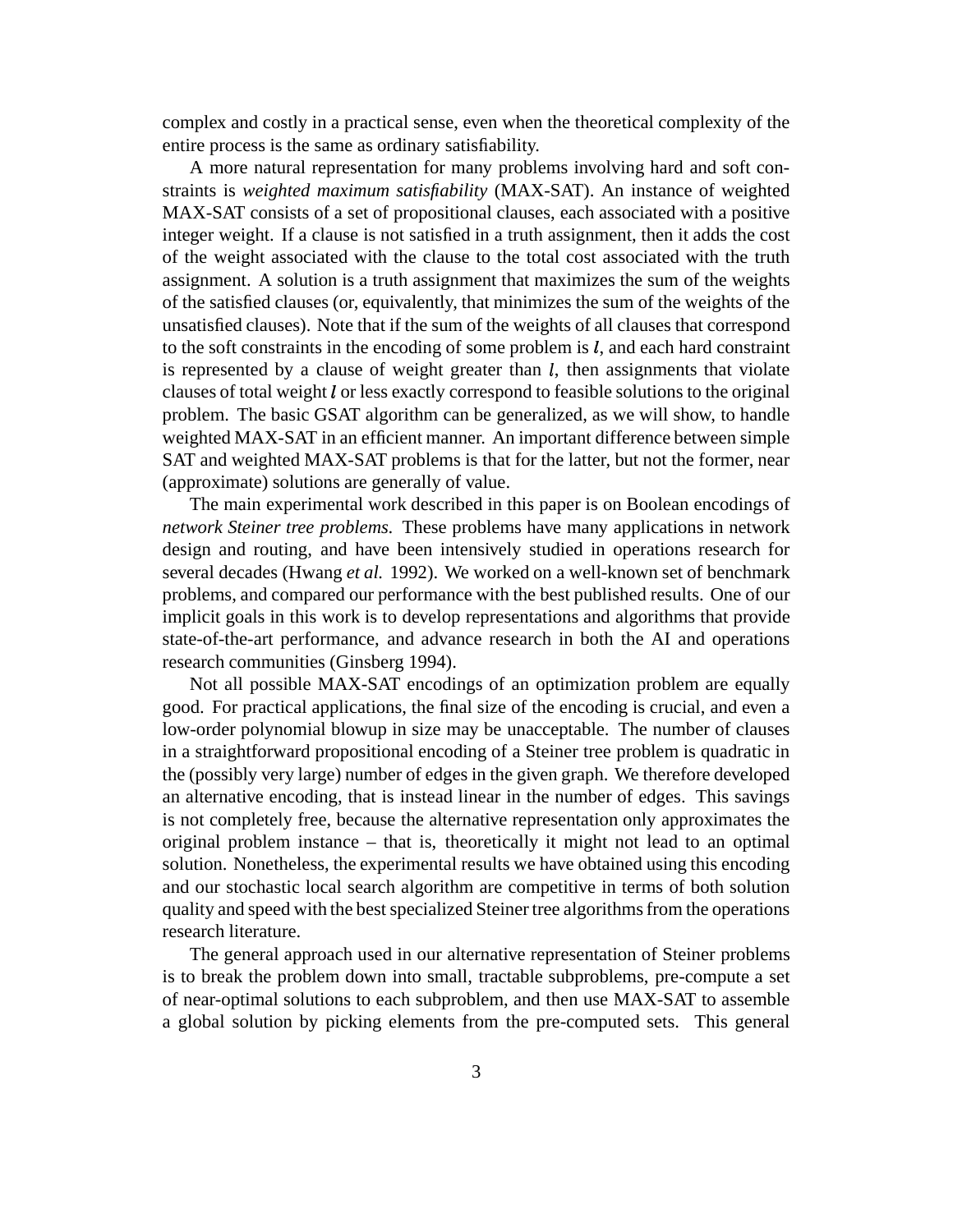technique is applicable to other kinds of problems in AI and operations research.

In a sense this paper describes a line of research that has come full circle: much of the initial motivation for our earlier work on localsearch forsatisfiability testing came from work by Adorf and Johnston (1990) and Minton *et al.* (1990) on using local search for scheduling problems that did involve both hard and soft constraints. Thus, we turned a method for optimization problems into one for decision problems, and now are returning to optimization problems. However, instead of creating different local search algorithms for each problem domain, we translate instances from different domainsinto weighted CNF, and use one general, highly optimized search algorithm. Thus we retain the use of purely propositional problem representations, and our finely-tuned randomized techniques for escaping from local minima during search.

# **2 A Stochastic Search Algorithm**

The GSAT procedure mentioned in the introduction solves satisfiability problems by searching through the space of truth assignments for one that satisfies all clauses (Selman, Levesque, and Mitchell 1992). The search begins at a random complete truth assignment. The neighborhood of a point in the search space is defined asthe set of assignments that differ from that point by the value assigned to a single variable. Each step in the search thus corresponds to "flipping" the truth-value assigned to a variable. The basic search heuristic is to move in the direction that maximizes the number of satisfied clauses. Similar local-search methods to satisfiability testing has also been investigated by Hanson and Jaumard (1990) and Gu (1992).

Thus GSAT can already be viewed as a special kind of MAX-SAT procedure, where all clauses are treated uniformly, and which is run until a completely satisfying model is found. We have experimented with many modifications to the search heuristic, and currently obtain the best performance with the following specific strategy for picking a variable to change. First, a clause in the problem instance that is unsatisfied by the current assignment is chosen at random – the variable to be flipped will come from this clause. Next, a coin is flipped. If it comes up heads (with a probability that is one of the parameters to the procedure), then a variable that appears in the clause is chosen at random. This kind of choice is called a "random walk". If the coin comes up tails instead, then the algorithm chooses a variable from the clause that, when flipped, will cause as few clauses as possible that are currently satisfied to become unsatisfied. This kind of choice is called a "greedy" move. Note that flipping a variable chosen in this manner will always make the chosen clause satisfied, and will tend to increase the overall number of satisfied clauses – but sometimes will in fact decrease the number of satisfied clauses. This refinement of GSAT was called "WSAT" (for "walksat") in Selman, Kautz, and Cohen (1994).

The *weighted* MAX-SAT version of Walksat, shown in Fig. 1, uses the sum of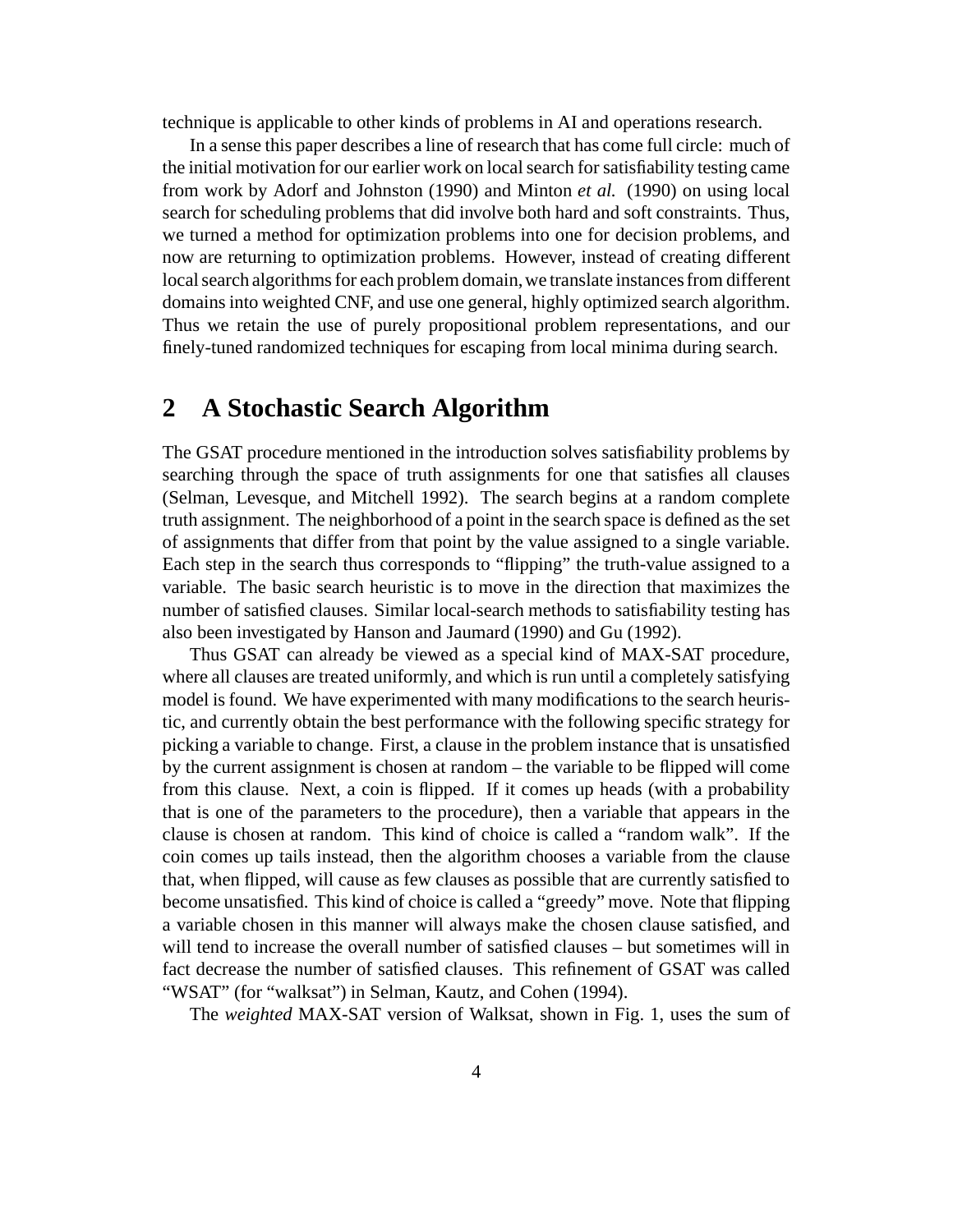```
procedure Walksat(WEIGHTED-CLAUSES, HARD-LIMIT, MAX-FLIPS,
      TARGET, MAX-TRIES, NOISE)
M := a random truth assignment over the variables that
   appear in WEIGHTED-CLAUSES;
HARD-UNSAT := clauses not satisfied by M with weight > HARD-LIMIT;
SOFT-UNSAT := clauses not satisfied by M with weight \langle HARD-LIMIT;
BAD := sum of the weight of HARD-SAT and SOFT-UNSAT;TOPLOOP: for I := 1 to MAX-TRIES do
   for J := 1 to MAX-FLIPS doif BAD \leq TARGET then break from TOPLOOP; endif
      if HARD-UNSAT is not empty then
         C := a random member of HARD-UNSAT;
      else C := a random member of SOFT-UNSAT; endif
      Flip a coin that has probability NOISE of heads;
      if heads then
         P := a randomly chosen variable that appears in C;
      else
         for each proposition Q that appears in C do
             BREAKCOUNT[Q] := 0;for each clause C' that contains Q do
                if C' is satisfied by M, but not
                   satisfied if Q is flipped then
                   BREAKCOUNT[Q] + = weight of C'
                endif
            endfor
         endfor
         P := a randomly chosen variable Q that appears in C and whose
             BREAKCOUNT[Q] value is minimal;
      endif
      Flip the value assigned to P by M;
      Update HARD-UNSAT, SOFT-UNSAT, and BAD;
   endfor
endfor
print "Weight of unsatisfied clauses is", BAD;
print M;
end Walksat.
```
Figure 1: **The Walksat procedure for weighted MAX-SAT problems.**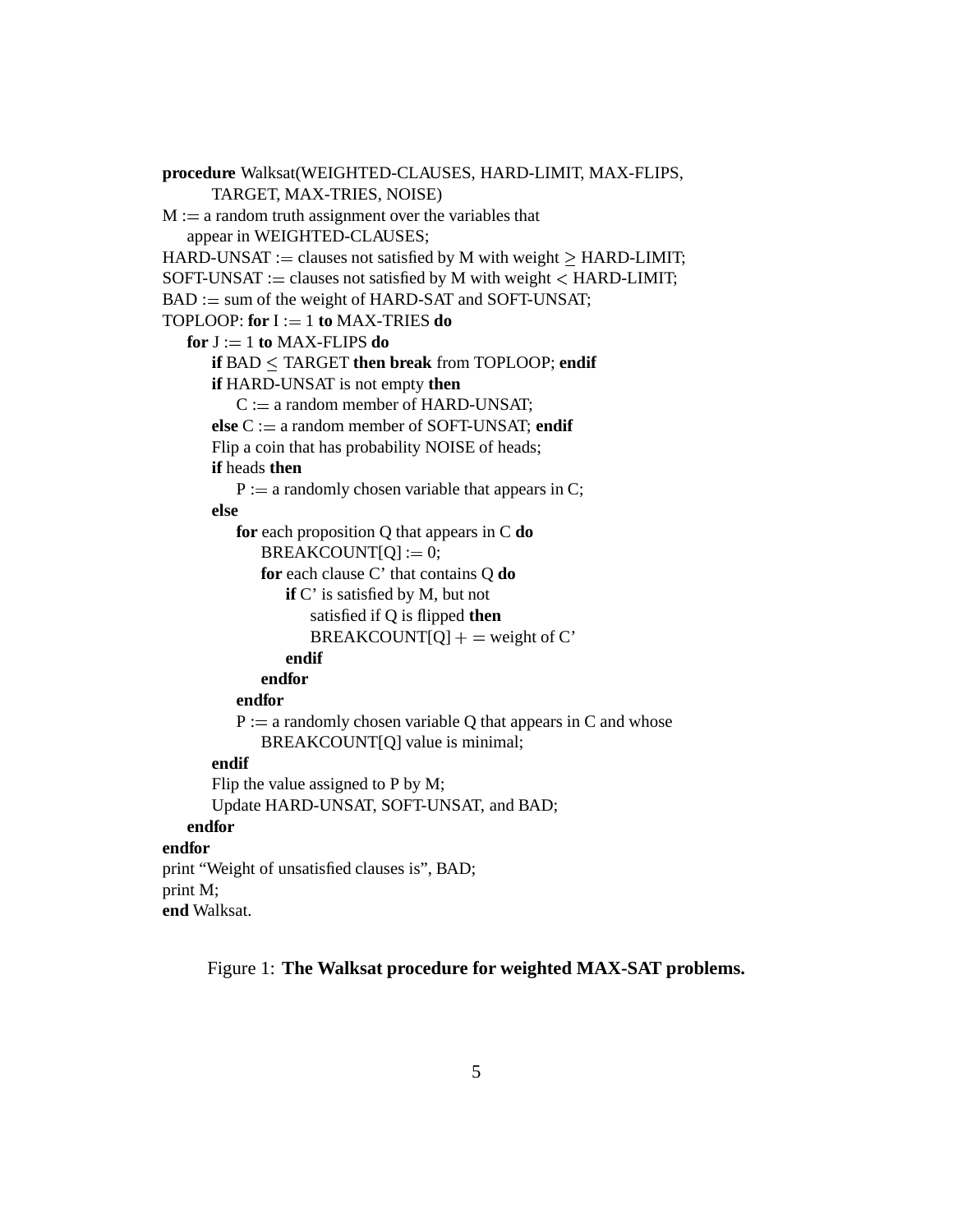the weights of the affected clauses in computing the greedy moves. The parameter HARD-LIMIT is set by the user to indicate that any clause with that weight or greater should be considered to be a hard constraint. The algorithm searches for MAX-FLIPS steps, or until the sum of the weights of the unsatisfied clauses is less than or equal to the TARGET weight. If the target is not reached, then a new initial assignment is chosen and the process repeats MAX-TRIES times. The parameter NOISE controls the amount of stochastic noise in the search, by adjust the ratio of random walk and greedy moves. The best performance on the problems in this paper was found when  $\text{NOISE} = 0.2.$ 

Walksat is biased toward satisfying hard constraints before soft constraints. However, while working on the soft constraints, one or more hard constraints may again become unsatisfied. Thus, the search proceeds through a mixture of feasible and infeasible solutions. This is in sharp contrast with standard operations research methods, which generally work by stepping from feasible solution to feasible solution. Such methods are at least guaranteed (by definition) to find a local minimum in the space of feasible solutions. On the other hand, there is no such guarantee for our approach. It therefore becomes an empirical question as to whether local search on a weighted MAX-SAT encoding of problems with both hard and soft constraints would work even moderately well.

Our initial test problems were encodings of airline scheduling problems that had been studied by researchers in constraint logic programming (CLP) (Lever and Richards 1994). The results were encouraging; we found solutions approximately 10 to 100 times faster than the CLP approach. However, for the purposes of the paper, we wished to work on a larger test set, that had been studied more intensively over a longer period of time. We found such a set of benchmark problems in the operations research community, as we describe in the next section.

### **3 Steiner Tree Problems**

Network Steiner tree problem have long been studied in operations research (Hwang *et al.* 1992), and many well-known, hard benchmark instances are available. The problems we used can be obtained by ftp from the OR Repository at Imperial College (mscmga.ms.ic.ac.uk). We ran our experiments on these problems so that our results could be readily compared against those of the best competing approaches. A network Steiner tree problem consists of an undirected graph, where each edge is assigned a positive integer *cost*, and a subset of its nodes, called the Steiner nodes. The goal is to find a subtree of the graph that spans the Steiner nodes, such that the sum of the costs of the edges of the tree is *minimal*. Fig. 2 shows an example of a Steiner problem. The top figure shows the graph, where the Steiner nodes are nodes 1, 2, 3, 6, and 7. The weights are given along the edges. The bottom figure shows a Steiner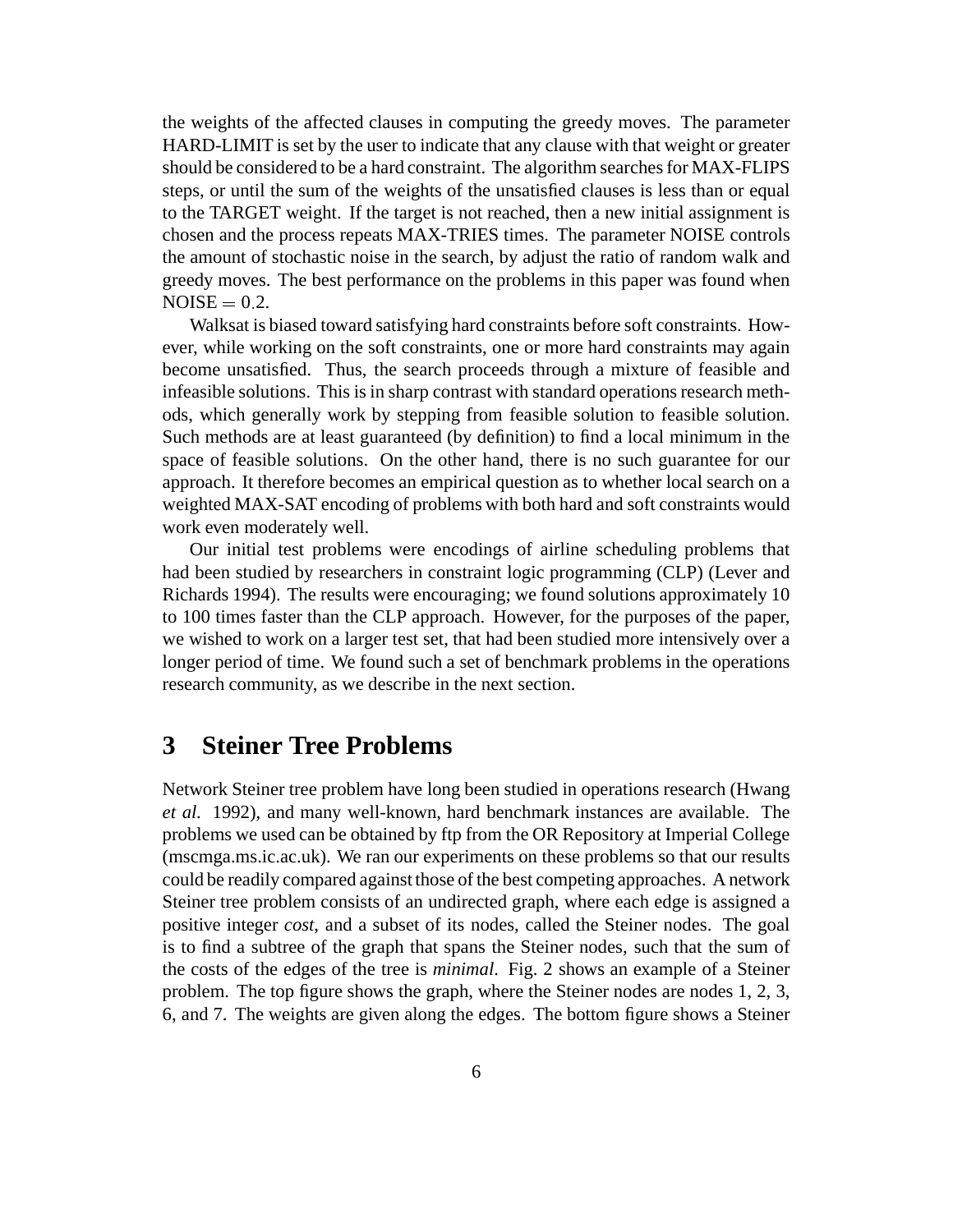

Figure 2: An example of a network Steiner problem and its solution.

tree connecting those nodes. Note that the solution involves two non-Steiner nodes (4 and 5). In general, finding such a Steiner tree is NP-complete.

There is a direct translation of Steiner problems into MAX-SAT. The encoding requires  $2|E|^2$  variables, where  $|E|$  is the number of edges in the entire graph. While this encoding is of theoretical interest, it is not practical for realistically-sized problems: even a quadratic blowup in the number of variables relative to the number of edges in original instance is simply too large. As we will see below, many of the problems we wish to handle contain over 10,000 edges, and we cannot hope to process a formula containing 100,000,000 variables! Therefore we developed an alternative encoding of Steiner tree problems that is only linearly dependent on the number of edges.

The intuition behind our encoding isthat the original problem is broken down into a set of tractable subproblems; a range of near-optimal solutions to the subproblems are pre-computed; and then MAX-SAT is used to combine a selection of solutions to the subproblems to create a global solution. For Steiner tree problems, the subproblems are smaller Steiner trees that connect just *pairs* of nodes from the original Steiner set. Such two-node Steiner problems are tractable, because a solution is simply the shortest path between the nodes. A range of near-optimal solutions, *i.e.* the shortest path,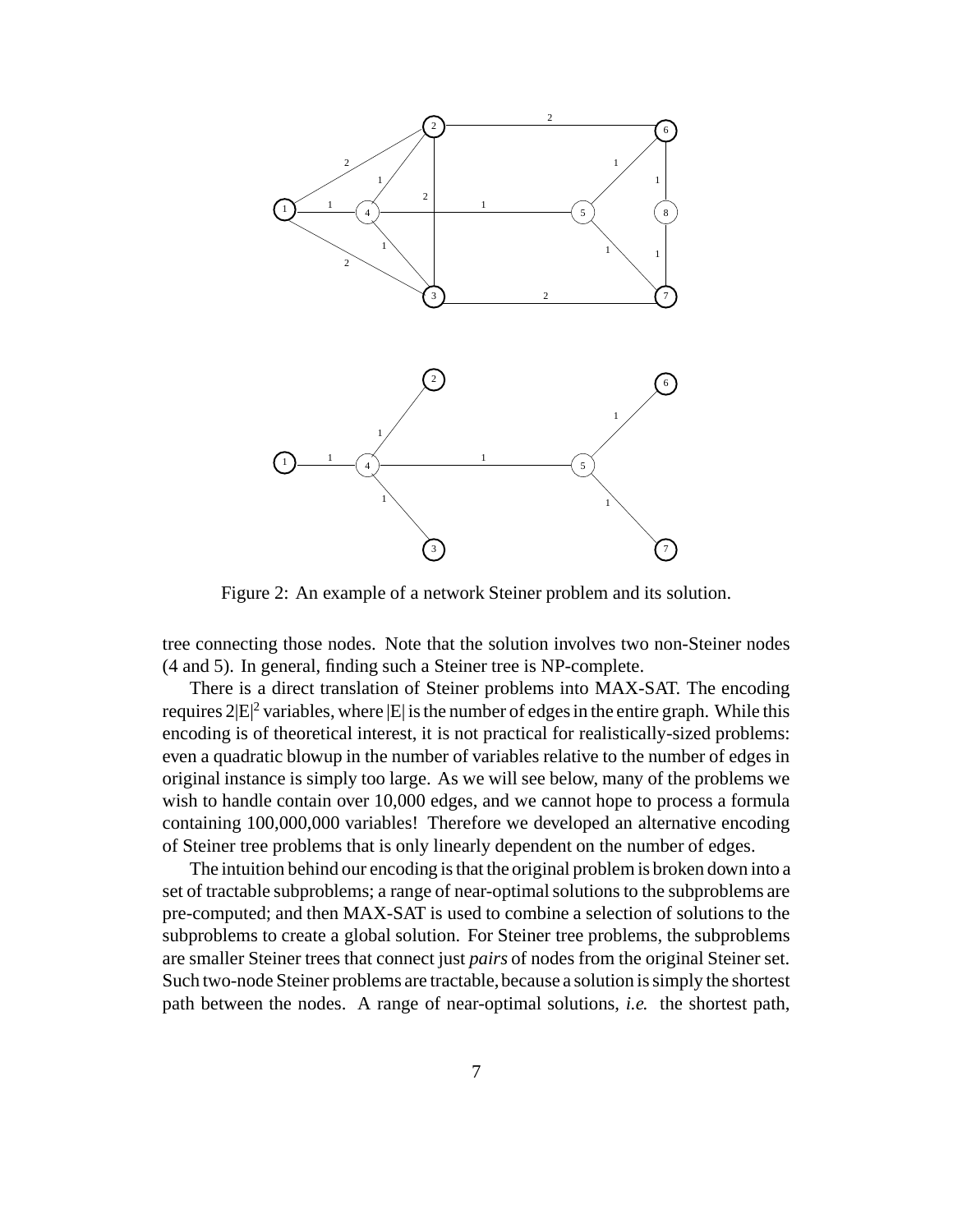the next shortest path, *etc.*, can be generated using a modified version of Dijkstra's algorithm. This approach actually only approximates the original problem instance, because we do not generate *all* paths between pairs of nodes, but only the *k* shortest paths for some fixed *k*. (We discuss the choice of *k* below.) Pathological problem instances exist that require very non-optimal subproblem solutions. However, we shall see that the approach works quite well in practice.

We illustrate the encoding using the example from Fig. 2. First, we introduce a variable for each edge of the graph. For example, the edge between nodes 1 and 2 is represented by variable  $\epsilon_{1,2}$ . The interpretation of the variable is that if the variable is true, then the corresponding edge is part of the Steiner tree. To capture the cost of including this edge in the tree, we include a unit clause of the form  $(\neg e_{1,2})$  with weight 2, the cost of the edge. This clause is soft constraint. Note that when this edge is included in the solution, *i.e.*,  $e_{1,2}$  is true, this clause is unsatisfied, so the truth-assignment incurs a cost of 2. Similarly we have a clause for every edge.

Second, we list the Steiner nodesin an arbitrary order, and then for each successive pair of nodes in this list, we generate the  $k$  shortest paths between the nodes. We associate a variable with each path. For example, if  $k = 2$ , then the two shortest paths between Steiner nodes 1 and 2 are 1–2 and 1–4–2. We name the variables  $p_{1,2}$  and  $p_{1,4,2}$ .

Third, we introduce hard constraints that assert that a solution must contain a path between each pair of Steiner nodes. For example, the clause  $(p_{1,2} \vee p_{1,4,2})$  is a hard constraint, and therefore assigned a high weight (greater than the sum of all soft constraints). Hard constraints also assert that if a path appears in a solution, then the edges it contains appear. For example, for the path 1-4-2, we introduce the clauses  $(p_{1,4,2} \supset e_{1,4})$  and  $(p_{1,4,2} \supset e_{4,2})$ . This concludes our encoding.

The encoding requires  $|E|+k(|S|-1)$  variables, where  $|E|$  is the number of edges in the graph,  $|S|$  is the number of Steiner nodes, and k is the number of shortest paths pre-computed between each pair. The total number of clauses is  $O(|E|+ kL(|S|-1))$ , where  $L$  is the maximum number of edges in any of the pre-computed paths.

### **4 Empirical Results**

A good description of our benchmark problems appears in Beasley (1989). The set contains four classes (B, C, D, E) of problem instances of increasing size and complexity. We omitted class B because the problems are small and easy to solve. Each class has 20 instances.

Tables 1, 2, and 3 contain our results, as well as those of the two best specialized Steiner tree algorithms, as reported Beasley (1989) and Chopra *et al.* (1992). In the table,  $|V|$  denotes the number of nodes in the graph,  $|E|$  the number of edges, and  $|S|$ the number of Steiner nodes. The columns labeled "Soln" give the weight of the best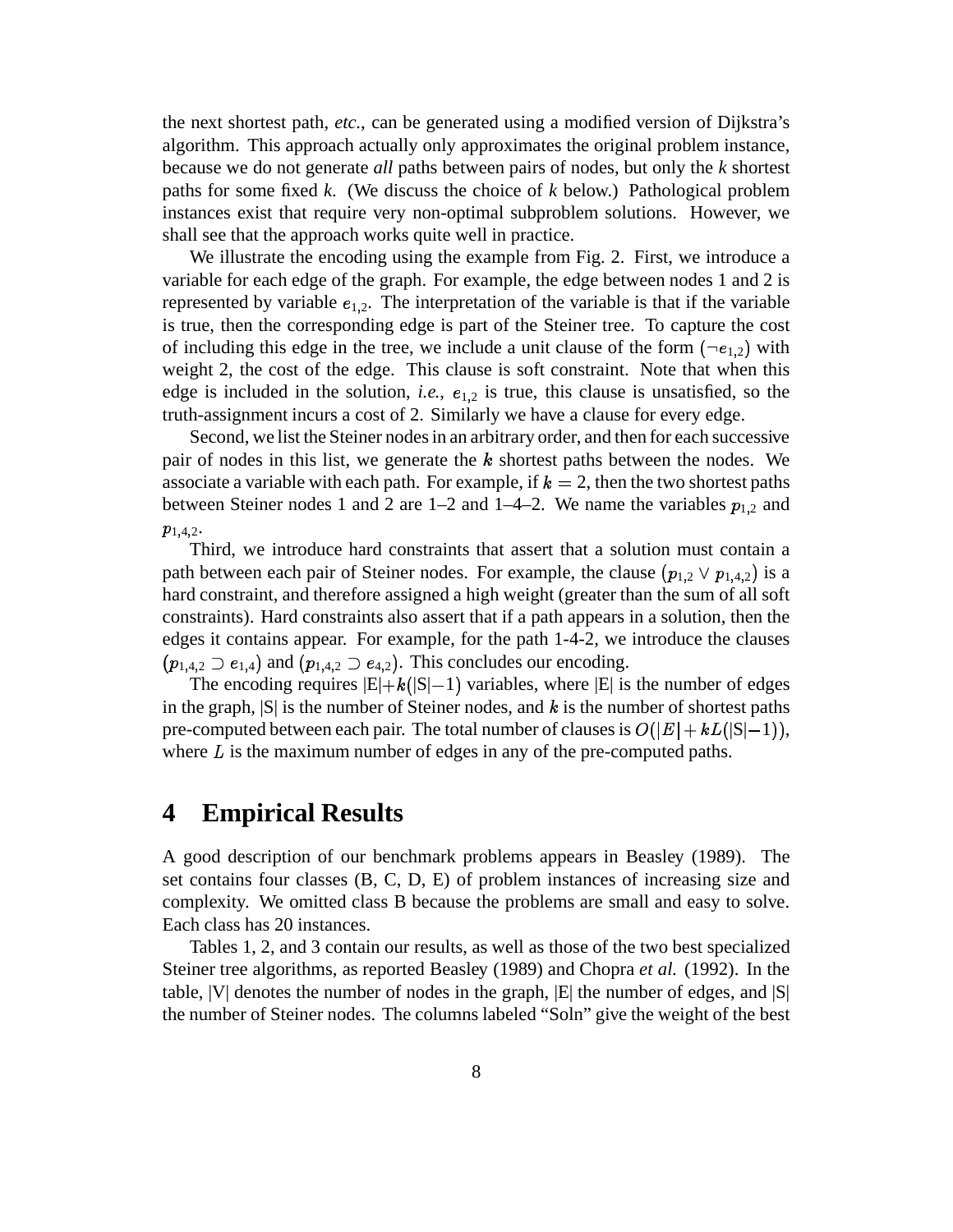Steiner tree found by each method. The solutions found by Chopra *et al.* are globally optimal, except for instance E18. For some problems we also give the second best solution (labeled "Soln2") found by Walksat, to indicate how effective the procedure can be in practice, since it may locate a near-global optimum in a very short time.

Walksat ran on a SGI Challenge with a 150 MHz MIPS R4400 processor. Beasley's algorithm ran on a Cray XMP, and Chopra's on a Vax 8700. A hyphen in the table in the case of Beasley's algorithm indicates that the problem was not solved after 21,600 seconds; in the case of Chopra's algorithm, it indicates that problem was not solved after 10 days.

We have not attempted to adjust the numbers for machine speed. Caution must be used in comparing different algorithms running on radically different kinds of hardware (the SGI has a RISC architecture, the Vax is CISC, and the Cray is a parallel vector processing machine). The SGI is rated is 136 MIPS, while the Vax is rated at 6 MIPS. This would indicate a ratio of 22 in relative speed; however, at least one user of both machines (Johnson 1994) reports a maximum speedup factor of 15 on combinatorial algorithms, with as small a factor as 3 on large instances. The Cray is rated 230 peak MIPS, which would appear to be faster than the SGI; however, Cray Research also reports that code that performs no vector processing at all runs at only 30 MIPS. Thus, differences in hardware could account for a speedup of between 3 and 22 when comparing Chopra's VAX to our SGI, and of between 0.6 and 4.5 when comparing Beasley's Cray to our SGI. In any case, this indicates that all of the differences in performance described below cannot be attributed entirely to differences in machine speed.

We found that we could obtain good solutions with a value of  $k$ , the number of pre-computed paths between pairs of nodes, of up to 150 for the smaller instances  $(\leq 10$  Steiner nodes), and up to 20 for the larger instances. The timing results for Walksat are averaged over 10 runs.

The running times in the table do not include the time to pre-compute the set of paths between successive Steiner nodes. This is reasonable because in practice one often deals with a fixed network, and wants to compute Steiner trees for many different subsets of nodes. For example, in teleconferencing applications, the network is fixed, and each problem instance involves finding a Steiner tree to connect a set of sites. Given a fixed network, one can pre-compute, using Dijkstra's algorithm, sets of paths between every pair of nodes.

From the tables we can see that for problems with up to 10 Steiner nodes, Walksat usually find an optimal solution at least as fast as the other two approaches, even allowing differences in machine speeds. For example, for D1 and D2, Walksat is about 100 times faster than the other two in reaching the global optimum. For D6, Walksat runs about 50 times faster than Beasley and 30 times faster than Chopra. The difference is particularly dramatic for E1, where Walksat finds the optimal solution in less than 1 second, and Beasley and Chopra both take over 1,000 seconds. On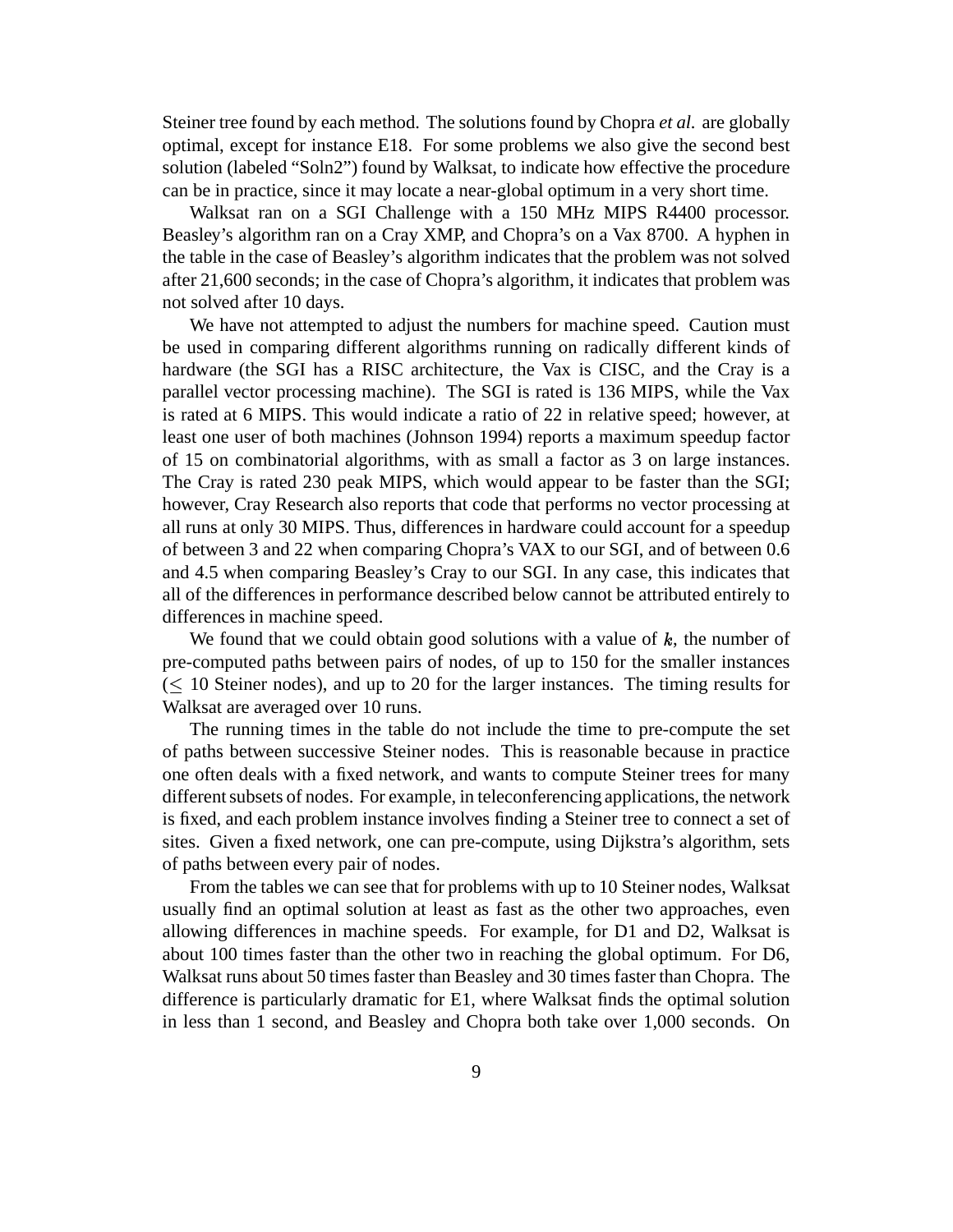| <b>Problem Parameters</b> |                  |                  | <b>Beasley</b> |      | Chopra et al. |      | Walksat    |       |            |       |            |
|---------------------------|------------------|------------------|----------------|------|---------------|------|------------|-------|------------|-------|------------|
| ID                        | $\boldsymbol{V}$ | $\boldsymbol{E}$ | S              | Soln | CPU secs      | Soln | CPU secs   | Soln1 | <b>CPU</b> | Soln2 | <b>CPU</b> |
|                           |                  |                  |                |      | (Cray XMP)    |      | (Vax 8700) |       | (SGI)      |       | (SGI)      |
| C <sub>1</sub>            | 500              | 625              | 5              | 85   | 113.57        | 85   | 27.3       | 85    | 1.11       |       |            |
| C2                        |                  |                  | 10             | 144  | 5.84          | 144  | 811.7      | 144   | 72.69      | 146   | 30.57      |
| C <sub>3</sub>            |                  |                  | 83             | 766  | 152.78        | 754  | 543.4      | 808   | 0.05       |       |            |
| C <sub>4</sub>            |                  |                  | 125            | 1094 | 3.61          | 1079 | 509.6      | 1128  | 0.09       |       |            |
| C <sub>5</sub>            |                  |                  | 250            | 1594 | 2.73          | 1579 | 473.9      | 1654  | 0.12       |       |            |
| C6                        |                  | 1000             | 5              | 55   | 48.55         | 55   | 48.9       | 55    | 3.41       |       |            |
| C7                        |                  |                  | 10             | 106  | 4.44          | 102  | 83.2       | 102   | 3.02       | 103   | 2.95       |
| C8                        |                  |                  | 83             | 524  | 8.63          | 509  | 674.4      | 553   | 0.07       |       |            |
| C9                        |                  |                  | 125            | 722  | 198.97        | 707  | 1866.3     | 754   | 0.09       |       |            |
| C10                       |                  |                  | 250            | 1112 | 4.53          | 1093 | 245.6      | 1169  | 0.16       |       |            |
| C11                       |                  | 2500             | 5              | 34   | 188.02        | 32   | 333.3      | 32    | 0.44       | 34    | 0.22       |
| C12                       |                  |                  | 10             | 48   | 25.04         | 46   | 119.8      | 46    | 65.64      | 47    | 39.41      |
| C13                       |                  |                  | 83             | 265  | 166.53        | 258  | 9170.3     | 286   | 0.23       |       |            |
| C14                       |                  |                  | 125            | 336  | 8.67          | 323  | 211.7      | 349   | 0.25       |       |            |
| C15                       |                  |                  | 250            | 563  | 7.30          | 556  | 210.6      | 587   | 0.40       |       |            |
| C16                       |                  | 12500            | 5              | 11   | 32.37         | 11   | 10.1       | 11    | 6.25       |       |            |
| C17                       |                  |                  | 10             | 20   | 24.17         | 18   | 98.0       | 18    | 19.50      | 19    | 6.52       |
| C18                       |                  |                  | 83             | 123  | 104.34        | 113  | 45847.7    | 130   | 4.89       |       |            |
| C19                       |                  |                  | 125            | 155  | 86.48         | 146  | 116.9      | 165   | 5.25       |       |            |
| C20                       |                  |                  | 250            | 269  | 157.80        | 267  | 14.9       | 278   | 5.79       |       |            |

Table 1: Computation Results for Beasley's C class Steiner Tree Problems

E2, Walksat takes about 800 seconds to reach the global optimum 214, which is comparable to Chopra's 6000 seconds (a ratio of 7.5). Walksat takes only about 28 seconds to reach a tree with weight 216, compared to Beasley who takes 7000 seconds to reach only 231. On E6, Walksat takes less than 2 seconds, compared to over 670 seconds for Chopra. A near-optimal solution takes less than 1 seconds, compared to 1700 seconds for Beasley.

Surprisingly, Walksat can locate some of the optimal and near-optimal solutions for the large E-class instances that cannot be found by Beasley in a reasonable amount of time. For example, for E12, Walksat finds a local optima of 68 which was not reached by Beasley within the time limit of 21,600 seconds. For E7, Walksat finds the global optimum of 145, while Beasley only reaches 157.

On problems with a larger numbers of Steiner nodes, Walksat usually produces less optimal solutions than the other two methods. The problem Walksat has on instances with a large number of Steiner nodes may due to the fact that the MAX-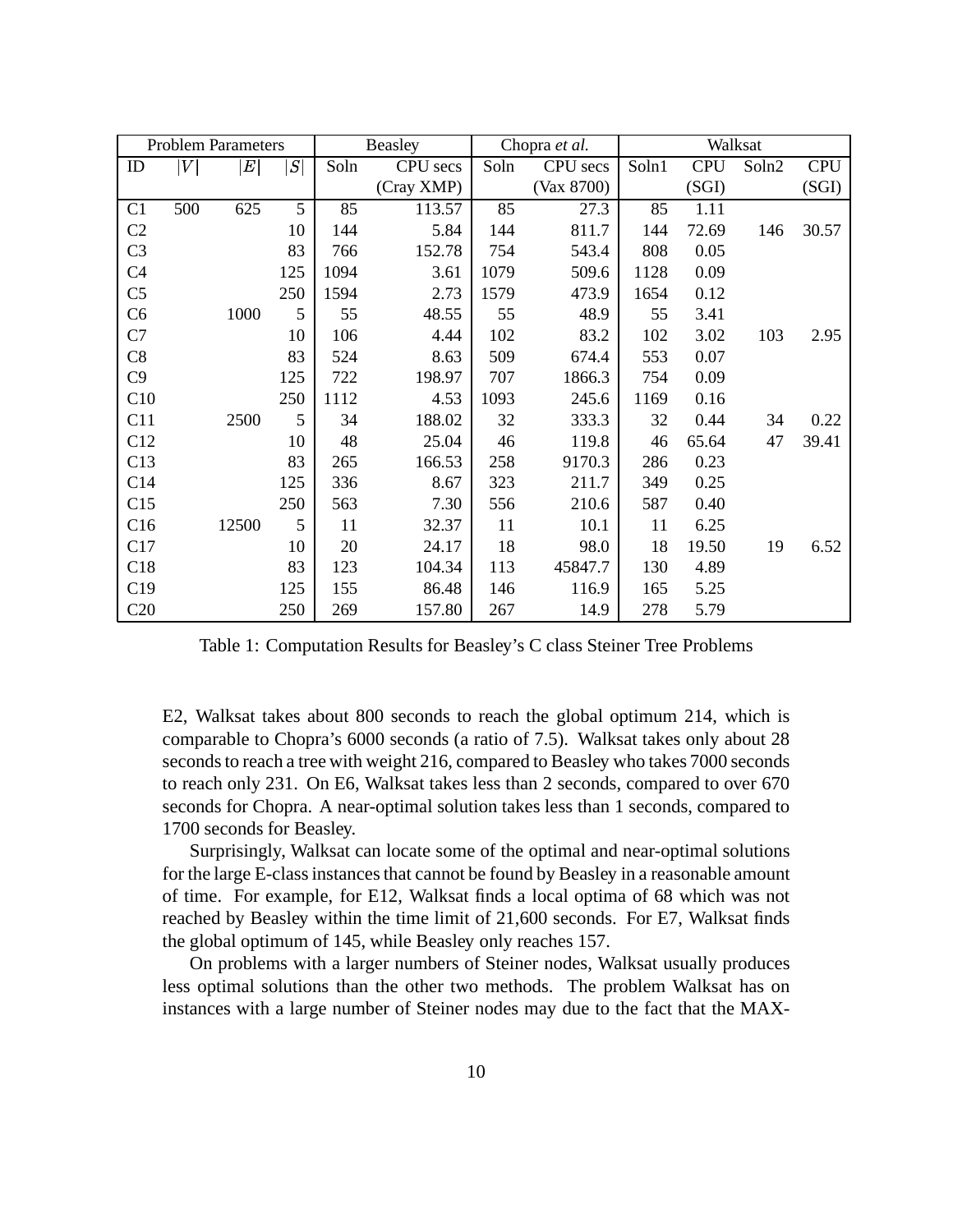| <b>Problem Parameters</b> |      |                   |     | Beasley |            | Chopra et al. |            | Walksat |            |       |            |
|---------------------------|------|-------------------|-----|---------|------------|---------------|------------|---------|------------|-------|------------|
| ID                        | V    | $\left  E\right $ | S   | Soln    | CPU secs   | Soln          | CPU secs   | Soln1   | <b>CPU</b> | Soln2 | <b>CPU</b> |
|                           |      |                   |     |         | (Cray XMP) |               | (Var 8700) |         | (SGI)      |       | (SGI)      |
| D1                        | 1000 | 1250              | 5   | 107     | 226.27     | 106           | 475.6      | 106     | 2.61       | 107   | 0.85       |
| D <sub>2</sub>            |      |                   | 10  | 228     | 252.47     | 220           | 283.5      | 220     | 1.54       | 227   | 0.98       |
| D <sub>3</sub>            |      |                   | 167 | 1599    | 21.85      | 1565          | 2290.1     | 1646    | 0.21       |       |            |
| D4                        |      |                   | 250 | 2170    | 11.71      | 1935          | 3529.0     | 2044    | 0.28       |       |            |
| D <sub>5</sub>            |      |                   | 500 | 3360    | 11.76      | 3250          | 810.6      | 3419    | 0.53       |       |            |
| D <sub>6</sub>            |      | 2000              | 5   | 71      | 4065.69    | 67            | 2339.5     | 67      | 75.51      | 70    | 12.37      |
| D7                        |      |                   | 10  | 103     | 18.71      | 103           | 99.7       | 103     | 0.47       |       |            |
| D <sub>8</sub>            |      |                   | 167 | 1108    | 475.14     | 1072          | 6984.5     | 1180    | 0.35       |       |            |
| D <sub>9</sub>            |      |                   | 250 | 1684    | 243.48     | 1448          | 4629.7     | 1585    | 0.41       |       |            |
| D10                       |      |                   | 500 | 2235    | 20.21      | 2110          | 1312.1     | 2219    | 0.72       |       |            |
| D11                       |      | 5000              | 5   | 31      | 3290.48    | 29            | 1374.4     | 29      | 2.78       | 30    | 2.07       |
| D12                       |      |                   | 10  | 42      | 48.04      | 42            | 305.0      | 42      | 0.79       |       |            |
| D13                       |      |                   | 167 | 520     | 36.06      | 500           | 1864.0     | 544     | 1.07       |       |            |
| D <sub>14</sub>           |      |                   | 250 | 688     | 443.26     | 667           | 3538.4     | 740     | 0.74       |       |            |
| D15                       |      |                   | 500 | 1208    | 32.25      | 1116          | 1409.7     | 1193    | 1.70       |       |            |
| D16                       |      | 25000             | 5   | 14      | 161.43     | 13            | 871.3      | 13      | 18.29      |       |            |
| D17                       |      |                   | 10  | 25      | 277.20     | 23            | 6965.2     | 23      | 735        | 24    | 20         |
| D18                       |      |                   | 167 | 247     | 222.15     | 223           | 245192.1   | 262     | 20.48      |       |            |
| D <sub>19</sub>           |      |                   | 250 | 384     | 256.15     | 310           | 878.3      | 359     | 21.52      |       |            |
| D <sub>20</sub>           |      |                   | 500 | 544     | 1023.60    | 537           | 47.1       | 558     | 24.45      |       |            |

Table 2: Computation Results for Beasley's D class Steiner Tree Problems

SAT encodings simply become too large to be processed efficiently. (For example, the number of flips per second goes down significantly on very large formulas.) Nonetheless, given the fact that Walksat is a completely general algorithm, as opposed to the specialized algorithms of Beasley and Chopra, it performs surprisingly well on these hard benchmark problems.

It is important to note that Walksat scales up to problems based on large graphs, especially when the set of Steiner nodes isrelatively small. This should be contrasted with some other local-search style approaches to solving Steiner trees using simulated annealing (Dowsland 1991) and genetic algorithms (Kapsalis *et al.* 1993). Despite the fact that these local search algorithms were designed specifically for solving Steiner problems, they can only handle the smallest instances in the B and C classes. This has led Hwang *et al.* (page 172) to conclude that simulated annealing and hillclimbing (a form of local search) are ill-suited for Steiner tree problems. However, our work demonstrates that local search can in fact be successful for Steiner problems.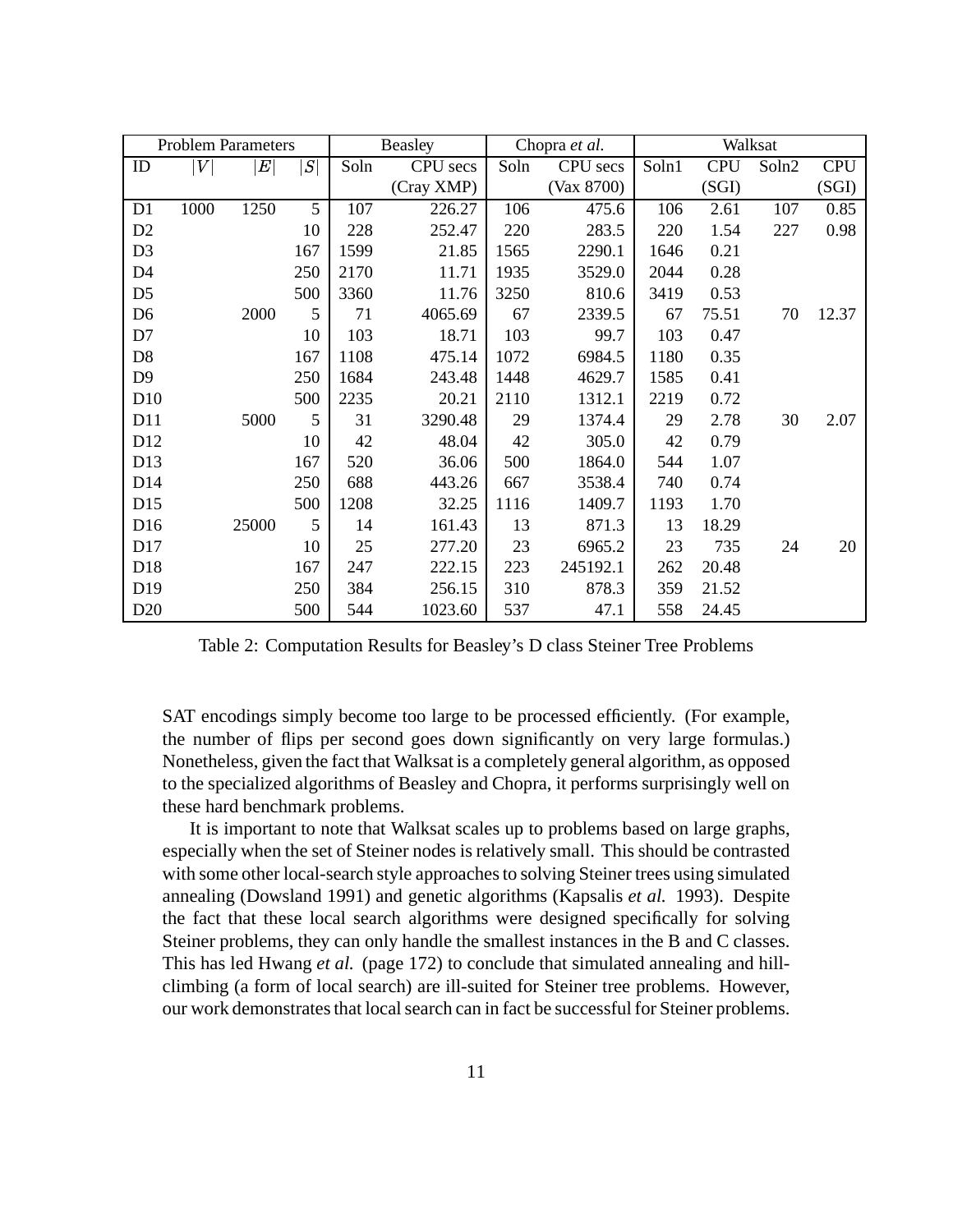| <b>Problem Parameters</b> |      |                  |      | Beasley |            | Chopra et al. |            | Walksat |            |       |            |
|---------------------------|------|------------------|------|---------|------------|---------------|------------|---------|------------|-------|------------|
| ID                        | V    | $\boldsymbol{E}$ | S    | Soln    | CPU secs   | Soln          | CPU secs   | Soln1   | <b>CPU</b> | Soln2 | <b>CPU</b> |
|                           |      |                  |      |         | (Cray XMP) |               | (Var 8700) |         | (SGI)      |       | (SGI)      |
| E1                        | 1000 | 3250             | 5    | 115     | 1116.80    | 111           | 1149.6     | 111     | 0.54       | 113   | 0.35       |
| E2                        |      |                  | 10   | 231     | 7124.10    | 214           | 6251.2     | 214     | 817.70     | 216   | 28.13      |
| E <sub>3</sub>            |      |                  | 417  | 4131    | 1346.05    | 4013          | 26468.4    | 4282    | 1.43       |       |            |
| E4                        |      |                  | 625  | 5208    | 378.66     | 5101          | 46007.6    | 5398    | 2.10       |       |            |
| E <sub>5</sub>            |      |                  | 1250 | 8413    | 98.22      | 8128          | 12564.1    | 8518    | 3.95       |       |            |
| E <sub>6</sub>            |      | 5000             | 5    | 78      | 1760.49    | 73            | 678.0      | 73      | 1.71       | 78    | 0.81       |
| E7                        |      |                  | 10   | 157     |            | 145           | 27124.0    | 145     | 5170.50    | 149   | 275.62     |
| E8                        |      |                  | 417  | 2733    | 4459.30    | 2640          | 118617.5   | 2899    | 2.05       |       |            |
| E <sub>9</sub>            |      |                  | 625  | 3721    | 18818,53   | 3604          | 24527.8    | 3913    | 2.65       |       |            |
| E10                       |      |                  | 1250 | 5899    | 311.57     | 5600          | 39260.7    | 5957    | 4.94       |       |            |
| E11                       |      | 12500            | 5    | 39      | 3061.45    | 34            | 1900.6     | 34      | 622.71     | 35    | 7.47       |
| E12                       |      |                  | 10   | 69      |            | 67            | 7199.7     | 68      | 5325.67    | 69    | 374.79     |
| E13                       |      |                  | 417  | 1336    |            | 1280          | 207058.6   | 1417    | 7.21       |       |            |
| E14                       |      |                  | 625  | 1773    |            | 1732          | 29262.6    | 1884    | 8.69       |       |            |
| E15                       |      |                  | 1250 | 3008    | 457.98     | 2784          | 7666.0     | 3125    | 157.67     |       |            |
| E16                       |      | 62500            | 5    | 15      | 7880.40    | 15            | 179.0      | 15      | 352.26     | 16    | 117.26     |
| E17                       |      |                  | 10   | 26      | 445.69     | 25            | 36039.9    | 27      | 160.92     |       |            |
| E18                       |      |                  | 417  | 840     |            | (563.03)      |            | 667     | 129.33     |       |            |
| E19                       |      |                  | 625  | 923     |            | 758           | 6371.8     | 853     | 132.70     |       |            |
| E20                       |      |                  | 1250 | 1376    | 14037.13   | 1342          | 272.2      | 1400    | 160.97     |       |            |

Table 3: Computation Results for Beasley's E class Steiner Tree Problems

Our positive results are due to both an effective problem encoding and the use of an efficient implementation of our search procedure with a good stochastic technique for escaping from local minima.

# **5 Discussion and Conclusions**

In this paper, we have shown how to adapt Walksat, a variant of the GSAT satisfiability testing algorithm, to handle *weighted* MAX-SAT problems. One of the problems in encoding optimization problems as propositional satisfiability problems is the difficulty of representing both hard and soft constraints. In a weighted MAX-SAT encoding, hard constraints simply receive a high weight (for example, larger than the sum of the soft constraints). Any solution where the sum of the weights of the violated clauses is less than that of any hard constraint is guaranteed to be feasible (*i.e.*, satisfies all hard constraints).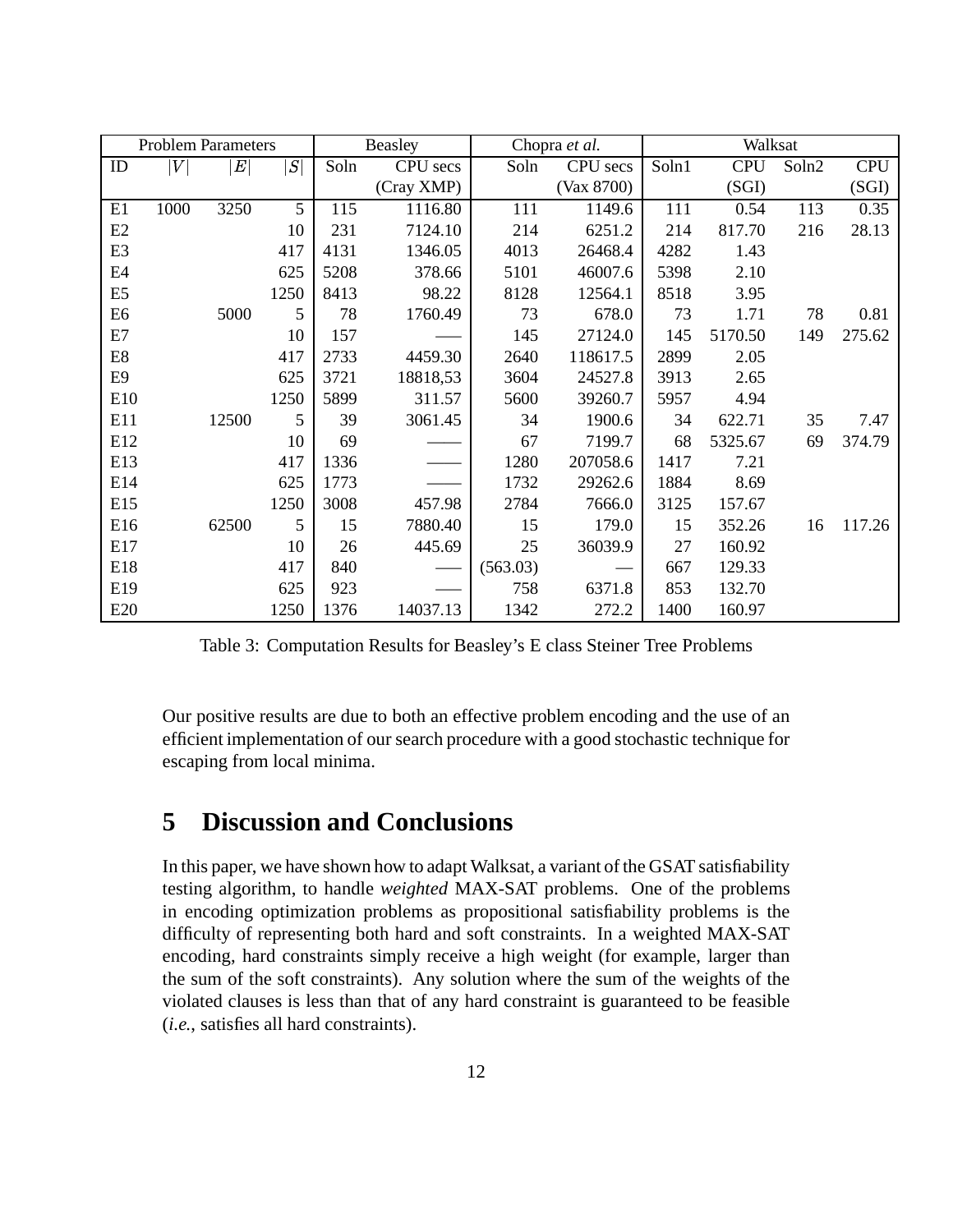Another problem with translating optimization problems into satisfiability problems is handling numeric information. Even though in principle a polynomial transformation often exists, SAT encodings of realistic problem instances may become too large to solve. In our weighted MAX-SATencoding, much of the numeric information in the problem instances can be captured effectively in the clause weights.

In order to test this approach, we considered a set of hard benchmark Steiner tree problems, and compared our results to specialized state-of-the-art algorithms. We chose the Steiner tree problem because of its long history and the public availability of a well-established set of benchmark instances. Our results showed that our weighted MAX-SAT strategy is competitive with specialized algorithms, especially on (possibly large and computationally difficult) instances involving small numbers of Steiner nodes. We must stress that we are not arguing that our approach is *the* best way to find Steiner trees. It is certainly the case that every particular class of combinatorial problems hassome structure that can be best exploited by some specialized algorithm. The significance of our experiments is that they showed good performance using a completely general algorithm, that incorporates no heuristics specific to Steiner tree problems.

As mentioned above, the search performed by Walksat proceeds through truthassignments that correspond to both feasible and infeasible solutions to the original optimization problem. This is an inherent aspect of our approach, simply because feasible solutions of the original problem may be several variable "flips" apart. Note that in constructing *specialized* local search algorithms for particular problem domains, one generally makes larger changes and only moves between feasible solutions. It is therefore surprising to discover how well Walksat performs. It is important to note that negative performance results would have argued against our overall approach of using a domain-independent logical representation with a general search procedure such as Walksat.

Part of the success of the approach is due to the particular MAX-SAT encoding we developed for the problems. In particular, our encoding is significantly shorter than a more direct one. The general approach we used, which is based on combining solutions from tractable subproblems, could also be useful for encoding other kinds of optimization problems. In particular, Crawford and Baker (1994) have observed that a direct SAT encoding of job-shop scheduling problems leads to formulas that are very large and hard to solve. It would be interesting to see if our piecewise encoding technique is applicable in the job-shop scheduling domain.

In conclusion, we have demonstrated that the use of efficient MAX-SATencodings with a domain-independent stochastic local search algorithm is a promising approach for solving hard optimization problems in AI and operations research.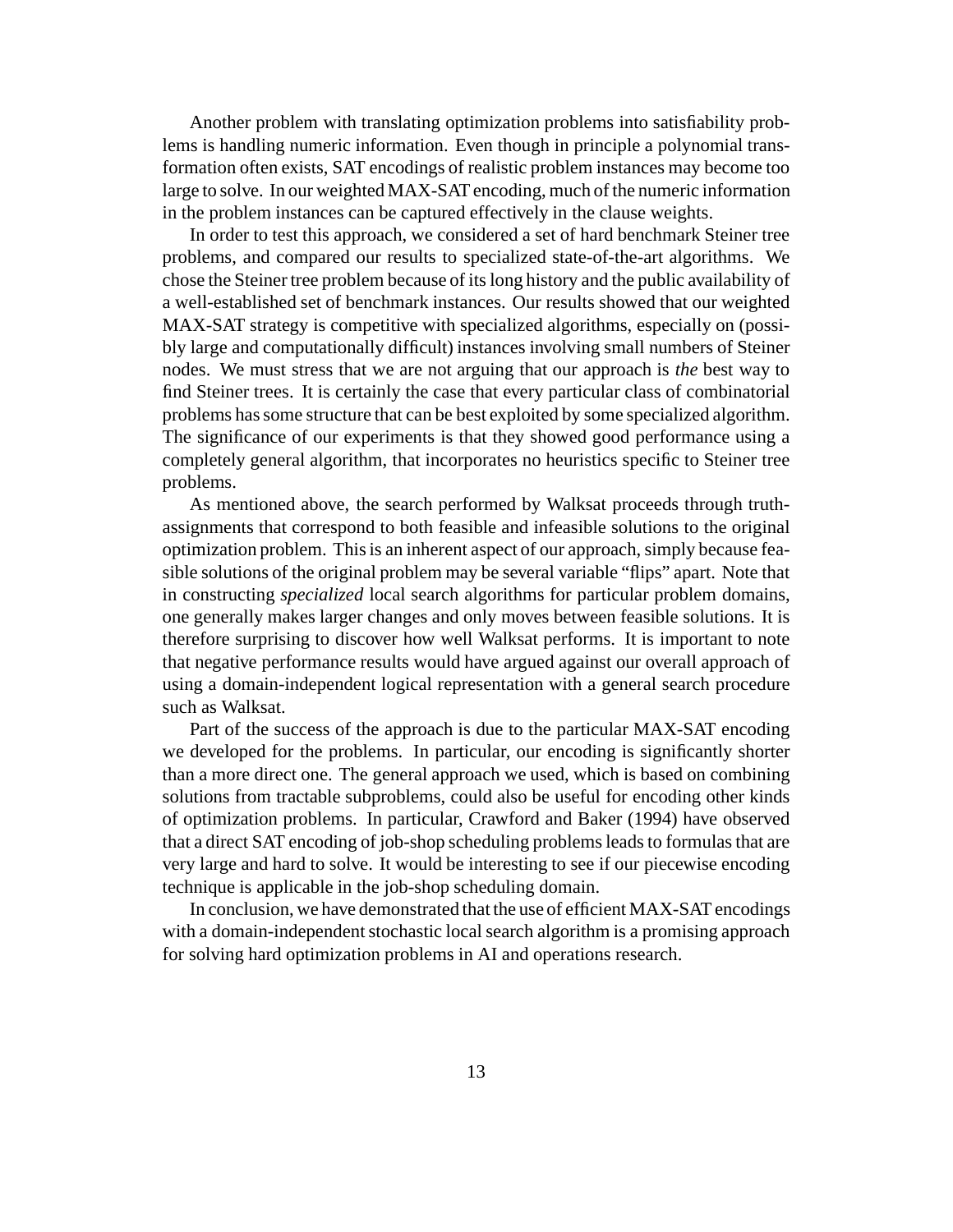# **References**

- Adorf, H. M., and Johnston, M. D. (1990) A discrete stochastic neural network algorithm for constraintsatisfaction problems. *Proceedings of the International Joint Conference on Neural Networks*, San Diego, CA.
- Beasley, J. (1989) An SST-based algorithm for the Steiner Tree problems in graphs. *Networks* 19, 1-16.
- Chopra, S., Gorres, E., and Rao, M. (1992) Solving the Steiner Tree problem on a graph using branch and cut. *ORSA Journal on Computing* 4(3), 3-18.
- Crawford, J. M., and Baker, A.B. (1994). Experimental results on the application of satisfiability algorithms to scheduling problems. *Proceedings AAAI-94*, Seattle, WA, 1092-1097.
- Davis, M., and Putnam, H. (1960). A computing procedure for quantification theory. *J. Assoc. Comput. Mach.* 7, 201–215.
- Dowsland, K. (1991) Hill-climbing simulated annealing and the Steiner problem in graphs. *Eng. Opt.* 17, 91-107.
- Ginsberg, M. and McAllester, D. (1994) GSAT and dynamic backtracking. *Proceedings KR-94*, Bonn, Germany, 226–237.
- Ginsberg, M. (1994) Organizational meeting for AI/OR initiative, Oct. 1994.
- Green, C. (1969) Application of theorem proving to problem solving. *Proceedings IJCAI-69*, Washington, DC, 219–239.
- Gu, J. (1992) Efficient local search for very large-scale satisfiability problems. *Sigart Bulletin* 3(1), 8–12.
- Hansen, P., and Jaumard, B. (1990) Algorithms for the maximum satisfiability problem. *Computing* 44, 279–303.
- Hwang, F.K, Richards, D.S., and Winter, P. (1992) *The Steiner Tree Problem*, Amsterdam: North-Holland (Elsevier Science Publishers).
- Johnson, D.S., (1994) Personal communication.
- Kapsalis, A., Rayward-Smith, V., and Smith, G. (1993) Solving the graphical Steiner tree problem using genetic algorithms. *J. Oper. Res. Soc.* 44(4), 397-406.
- Kautz, H., and Selman, B. (1992). Planning as satisfiability. *Proceedings ECAI-92*, Vienna, Austria.